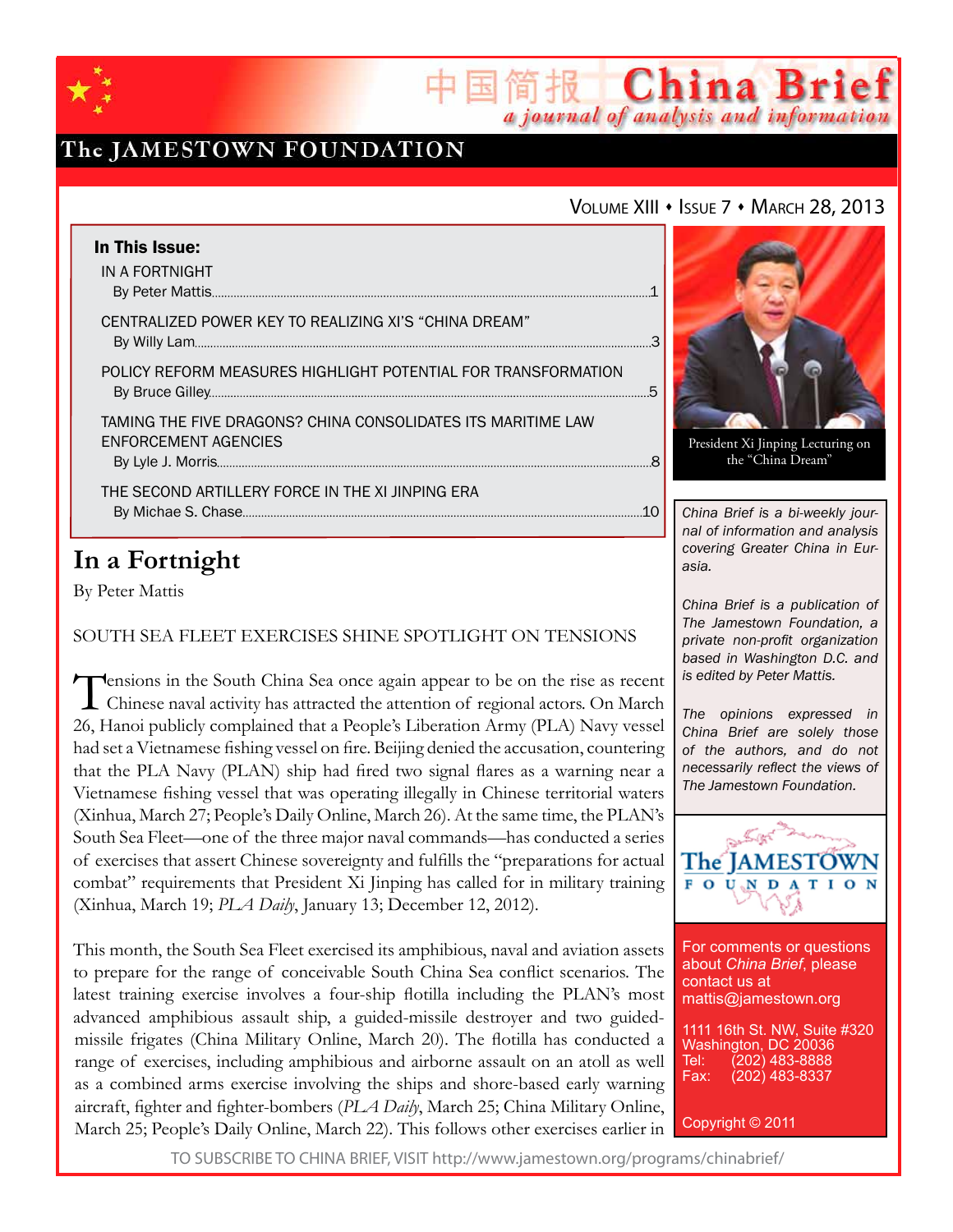March when a South Sea Fleet fighter regiment flying the Su-30MKK2 fighter-bomber conducted strike training over the South China Sea. Other local PLAN Air Force elements also conducted flight training exercises with now-standard emphasis on "actual combat" preparation (People's Daily Online, March 5; March 4).

Once again, Beijing's efforts to reassure neighboring countries that this level of activity is only routine and lacking ulterior motives seem to be falling on deaf ears ("Soothing Tones on China's Rise Strike Dissonance," *China Brief*, January 4). In an effort to explain the exercises, Xinhua noted the training is a "regular arrangement in line with the navy's annual training plan," adding that the PLAN conducted seven similar training exercises last year (Xinhua, March 19). Elsewhere, Chinese naval experts add that exercises accord "with all international laws and common practice," highlighting that South Sea Fleet exercises are unexceptional compared to other international navies (Xinhua, March 25). The path of the flotilla, however, has taken it close to disputed territory where Malaysia maintains offshore oil rigs and, en route to the Western Pacific, the four PLAN ships will skirt the Philippines' western maritime boundaries. The exercise itself may be only routine and in line with a responsible military's training for the possible contingencies it might face. These training missions, however, have the side effect of demonstrating China's ability to deliver military power, including amphibious troops, across its entire claim in the South China Sea—as Xinhua rather ostentatiously announced when the flotilla reached southernmost claim (Xinhua, March 26).

More importantly, Chinese reassurances about the South Sea Fleet's exercises also highlight a contradiction in how Beijing applies the principle of freedom of navigation to its own and foreign military behavior. Official press stated the training exercises are "routine military training which is in conformity with international laws and international common practice." Accordingly, the PLAN ships should be allowed freedom to navigate international waters without harassment, regardless of whether some of those waters may qualify as disputed or as another country's exclusive economic zone (Xinhua, March 25). The drills however are to be conducted in line with "the requirements of actual combat," making these maneuvers a military mission (Xinhua, March 19). One of the reasons Beijing has rejected U.S. calls for freedom of navigation

## ChinaBrief Volume XIII • Issue 7 • March 28, 2013

in China's maritime periphery and the South China Sea is that Beijing believes the principle is different for civilian and military vessels, especially if the latter have a military mission. Chinese harassment of the USNS Impeccable was justified in exactly this way, because Beijing rejected U.S. protestations that a military-owned vessel could operate with peaceful intentions (*Guangzhou Daily*, July 17, 2012; Xinhua, July 11, 2012; Xinhua, March 10–11, 2009).

The overall direction of Chinese military modernization supports Beijing's protestations of innocence that it has any ulterior motive in these exercises. In addition to wanting to achieve major progress on military modernization by 2020, Chinese leaders increasingly have discussed the idea of China becoming a "maritime power" over the last two years—most notably at the National People's Congress meeting two years ago ("Military Delegates Call for National Maritime Strategy to Protect Expanding Interests," *China Brief*, March 10, 2011). In most respects, the recent South Sea Fleet training exercises are normal and in line with stated Chinese intentions.

The atmospherics surrounding these exercises, however, suggest Beijing is using routine activities to frame the status quo in the South China Sea in its favor. Publicizing PLAN sailors' pledge to safeguard Chinese sovereignty through national-level propaganda organs was unnecessary, reinforcing the idea Beijing maintains its firm, non-negotiable stance on China's maritime boundaries. The quantity and quality of the PLAN equipment, including some of its most advanced aircraft and ships, already ensured special attention would be paid without alarming statements about how the PLAN exercised at the furthest reach of Chinese territory (Xinhua, March 26; *South China Morning Post*, March 26). As normal as the exercises might seem, even the usually quiet Malaysians—who rarely publicize such concerns have expressed concern about the path of a PLAN flotilla conducting drills at the south end of the South China Sea (*Wall Street Journal*, March 27). The explicit contradictions between China's statements, actions and principles, thus, are lowering regional expectations that the country's "peaceful development" is anything other than convenient rhetoric.

*Peter Mattis is Editor of* China Brief *at The Jamestown Foundation.*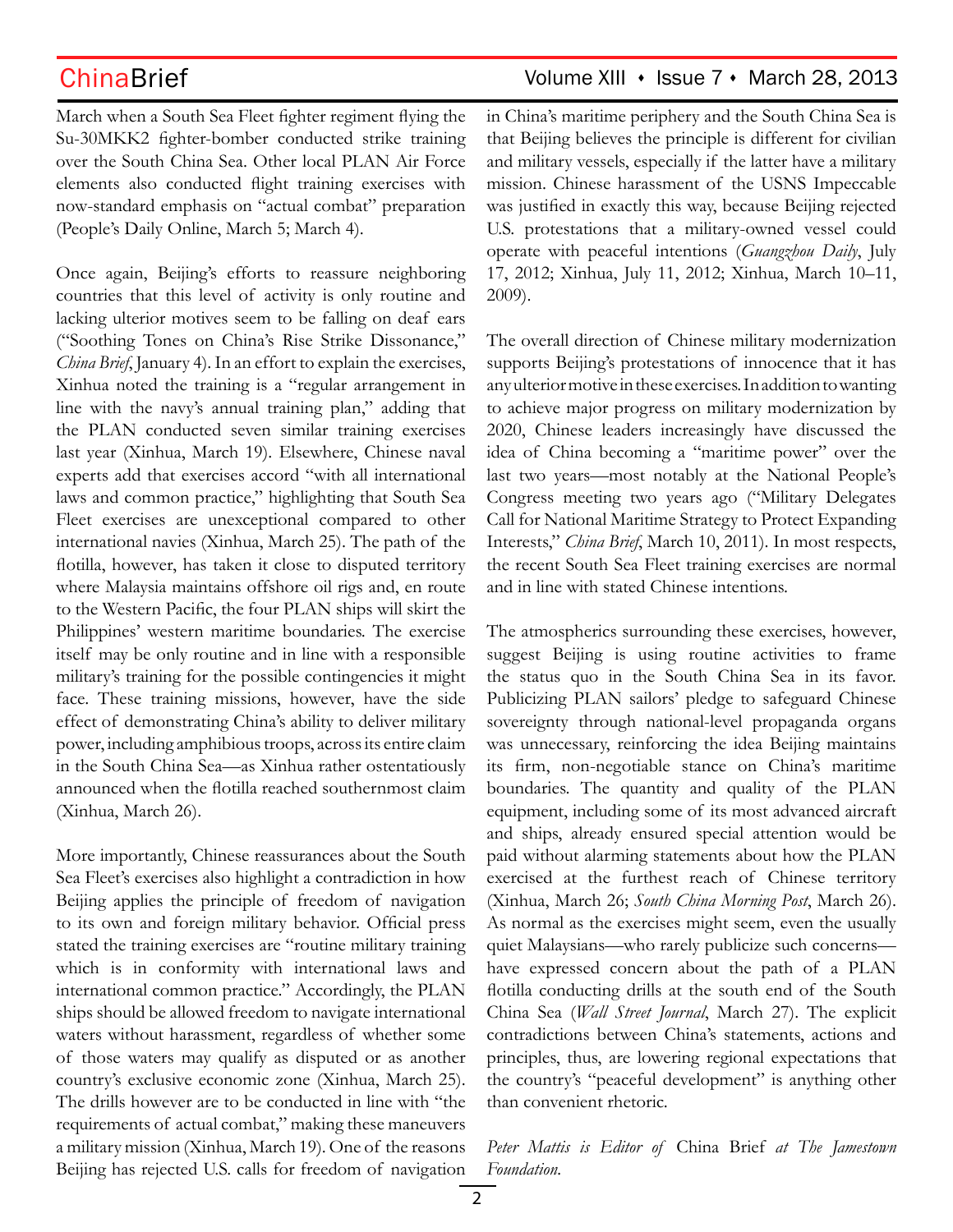## ChinaBrief Volume XIII • Issue 7 • March 28, 2013

# **Centralized Power Key to Realizing Xi's "China Dream"**

By Willy Lam

Immediately after Xi Jinping was elected state president<br>
at the just-ended First Session of the 12th National mmediately after Xi Jinping was elected state president People's Congress (NPC), he revisited his idea about fulfilling the "China dream." Xi, who is also general secretary of the Chinese Communist Party (CCP) and commander-in-chief, cited three prerequisites for bringing about the "renaissance of the Chinese race:" following the "Chinese road," "developing the China spirit" and "concentrating and crystallizing China's strength" (Xinhua, March 17). The last imperative about the concentration of powers has been reflected by the fact that a number of key party and state organs have been strengthened considerably. As Xi has reiterated since the 18th Party Congress last November, a crucial challenge of the new leadership is that it must "ensure that [Beijing's] policies and directives are smoothly followed" by the entire nation (CNTV.cn, February 6; China.com. cn, January 8).

Within the CCP's higher echelons, more power has been given the party's Secretariat, which is the "work organ" of the supreme seven-member Politburo Standing Committee (PBSC) (*People's Daily*, June 1, 2011). The Secretariat under Xi consists of seven members—one more than that of the previous Hu Jintao administration. For the first time in party history, the State Council secretary general has been inducted into the CCP Secretariat. This means that Yang Jing (age 59), who was appointed to this post at the NPC, has to report to both Premier Li Keqiang and Liu Yunshan, who is the PBSC member in charge of the Secretariat. Since the office of the State Council secretary general is considered the nerve center of the entire central government, both Liu and Xi—who exercises overall control over party affairs can exert substantial influence on the operations of the government (*Ta Kung Pao* [Hong Kong]; March 17; Sina. com [Beijing], March 17) . Moreover, the ranking and authority of individual Secretariat members have been elevated. For example, Li Zhanshu concurrently serves as director of the Central Committee's General Office. Li, who is Xi's premier troubleshooter, was inducted into the Politburo last November. By contrast, Li's predecessors, who include Wen Jiabao, Zeng Qinghong, Wang Gang State Council," because it is entrusted with the task of

and Ling Jihua, were merely Central Committee members when they were occupying that post (Sina.com, March 24; *Ta Kung Pao*, November 15, 2012).

Apart from Liu Yunshan, Li and Yang, other members of the Secretariat are in charge of hefty portfolios that embrace most of party and government procedures. Liu Qibao (age 60), a Politburo member who doubles as director of the party's Propaganda Department, handles issues ranging from ideology to propaganda. Politburo member Zhao Leji (age 56), who is also director of the Organization Department, looks after personnel issues affecting not only party and government positions but also senior slots in state-owned enterprises (SOEs). Du Qinglin (age 66), who doubles as vice chairman of the Chinese People's Political Consultative Conference (CPPCC), runs the party and state's united front apparatus. Finally, Zhao Hongzhu (age 65), who is executive vice secretary of the Central Discipline Inspection Commission (CDIC), is in charge of China's highest-level anti-corruption agency (*Beijing News*, March 17; *People's Daily*, March 12). The fact that Li, Zhao Leji and Zhao Hongzhu are deemed Xi protégés testifies to the fact that compared to the initial phases of the tenures of predecessors Jiang Zemin and Hu Jintao, Xi has been more successful in consolidating his power base ( "All the General Secretary's Men: Xi Jinping's Inner Circle Revealed," *China Brief*, February 15).

In his first international press conference at the end of the NPC, Premier Li pointed out that his team will focus on "simplifying administrative [measures] and devolving powers to the regions." He said "We must change the nature of the government's function...Whatever can be done by society should be handled by society" (CCTV News, March 17; China News Service, March 17). The much-anticipated program of streamlining State Council departments, however, has proven to be a disappointment. Only two of the central government's 27 commissions and ministries have been slashed. ( "National People's Congress Marks Sharp Turn Toward Conservatism," *China Brief*, March 16).

More significant is the fact that two major units of the State Council have assumed unprecedented clout. The first is the National Development and Reform Commission, which is often nicknamed the "Miniature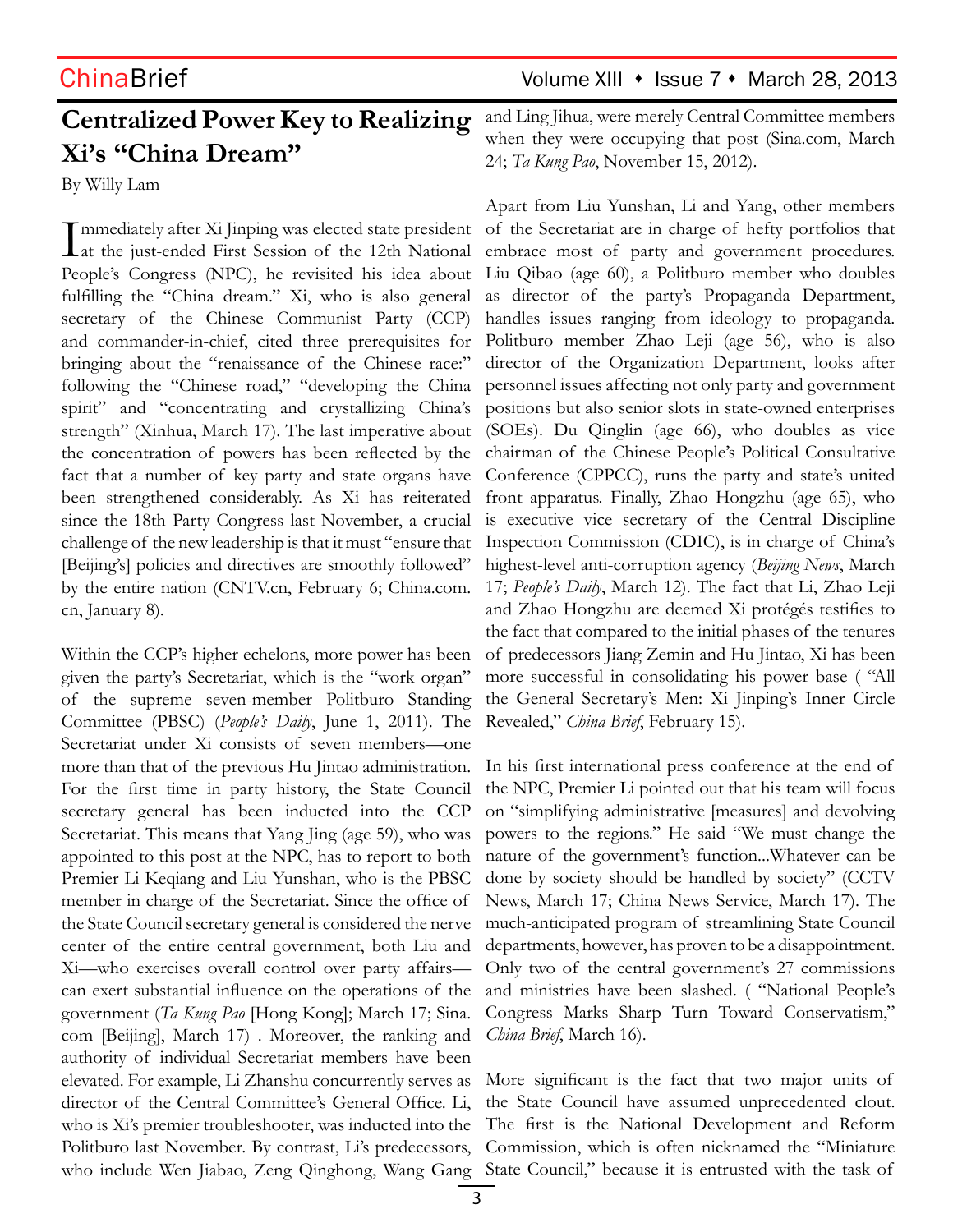"macro-level adjustment and control" (*hongguan tiaokong*) for most aspects of the economy. The post-NPC lineup of the NDRC leadership comprises four full Central Committee members: new NDRC Minister Xu Shaoshi (age 61), Executive Vice Minister Jie Zhenhua (age 63) and two newly-appointed vice ministers, Liu He (age 61) and Wu Xinxiong (age 63). By contrast, there is only one Central Committee member—usually the minister in most ministerial-level units of the State Council. Under Premier Li, the NDRC has been given additional responsibilities, including overseeing the electricitygeneration sector and engaging in long-time planning regarding population growth and urbanization (China Review News [Hong Kong] March 20; China News Service, March 13).

Given the top priority that the Xi-Li administration has given to preserving stability (*weiwen*), it is perhaps not surprising that the power of the Ministry of Public Security, or police, has been enhanced. The post-18th Party Congress MPS boasts three full members of the Central Committee. Apart from State Councilor and Minister Guo Shengkun (age 58), both Executive Vice Minister Yang Huanning (age 55) and Vice Minister Li Dongsheng (age 57) are Central Committee members. Like his predecessor Meng Jianzhu, who was last November promoted Politburo member and Secretary of the Central Political-Legal Commission (CPLC), Kuo is not a career policeman. A former head of SOEs in the metallurgical sector, Guo was party secretary of Guangxi Province when he was named the nation's top cop last December. Li Dongsheng, who had an illustrious career in state television and the CCP Propaganda Department, was appointed MPS vice minister in 2009. By contrast, Yang, who holds a doctorate in criminal law from Peking University, is a veteran police officer who specializes in detective work (CNTV.cn, March 7; Sina.com, March 4).

That the police apparatus has gained more clout and responsibilities may have to do with the fact that President Xi is the PBSC member with direct oversight over the political-legal (*zhengfa*) hierarchy (*Liberty Times* [Taipei], February 3; *Ming Pao* [Hong Kong] January 31). Moreover, a number of cadres with experience in police and *zhengfa* work have been promoted in a post-NPC regional reshuffle that has affected up to 10 provinces. For example, CPLC Secretary General Zhou Benshun (age 60), a former police chief of Hunan Province, was

## ChinaBrief Volume XIII • Issue 7 • March 28, 2013

appointed party secretary of Hebei Province. Wei Qiang (age 60), a former head of the political-legal department of the Beijing municipal party committee, was named party secretary of Jiangxi. In the same vein, Du Jiahao (age 57), a former *zhengfa* secretary of Heilongjiang Province, became deputy party secretary and governor-designate of Hunan Province. Finally, Hao Peng (age 58), the former political-legal boss and deputy party secretary of Tibet, became deputy party secretary and governor-designate of Qinghai Province (People's Daily Online, March 21; China News Service, March 21; Xinhua, March 20).

Yet another significant phenomenon in the recent spate of personnel changes is the rise of the influence of the so-called Tibet Faction, a reference to cadres who have served in senior positions in the restive region. Two veterans of the Tibet Autonomous Region (TAR), Guo Jinlong (age 65) and Hu Chunhua (age 49) were inducted into the Politburo at the 18th Party Congress. A former Tibet party secretary, Guo was appointed Beijing party secretary last year. Hu, a former Tibet deputy party secretary, was named Guangdong party secretary last November. At the just-finished CPPCC plenary session held in March, Zhang Qingli (age 62), who was Tibet party boss from 2005 to 2011, was promoted to vice chairman and secretary-general of the CPPCC, a unitedfront organ. Yang Chuantang (age 58), another former Tibet party secretary, became minister of the expanded Ministry of Transport at this NPC. Moreover, former-TAR Vice Chairman Qin Yizhi (age 47) recently was named first secretary of the Communist Youth League. A key factor behind the fast-track promotion of these cadres seems to be that their Tibet experience has testified to their ability to implement Beijing's directives under extremely tough conditions (China.com, March 19; *People's Daily*, March 15; Ifeng.com [Beijing], March 13).

Structural changes in the party-state apparatus as well as personnel movements the past several months have demonstrated the premium that the Xi-Li leadership has put on concentration of powers as well as upholding socio-political stability. These developments also mark a departure from the dictums of late patriarch Deng Xiaoping about the devolution of powers and in particular, the separation of party and government, which was written into the Political Report to the 13th Party Congress of 1987. President Xi, however, obviously favors a different approach to governance. As Zhang Ping,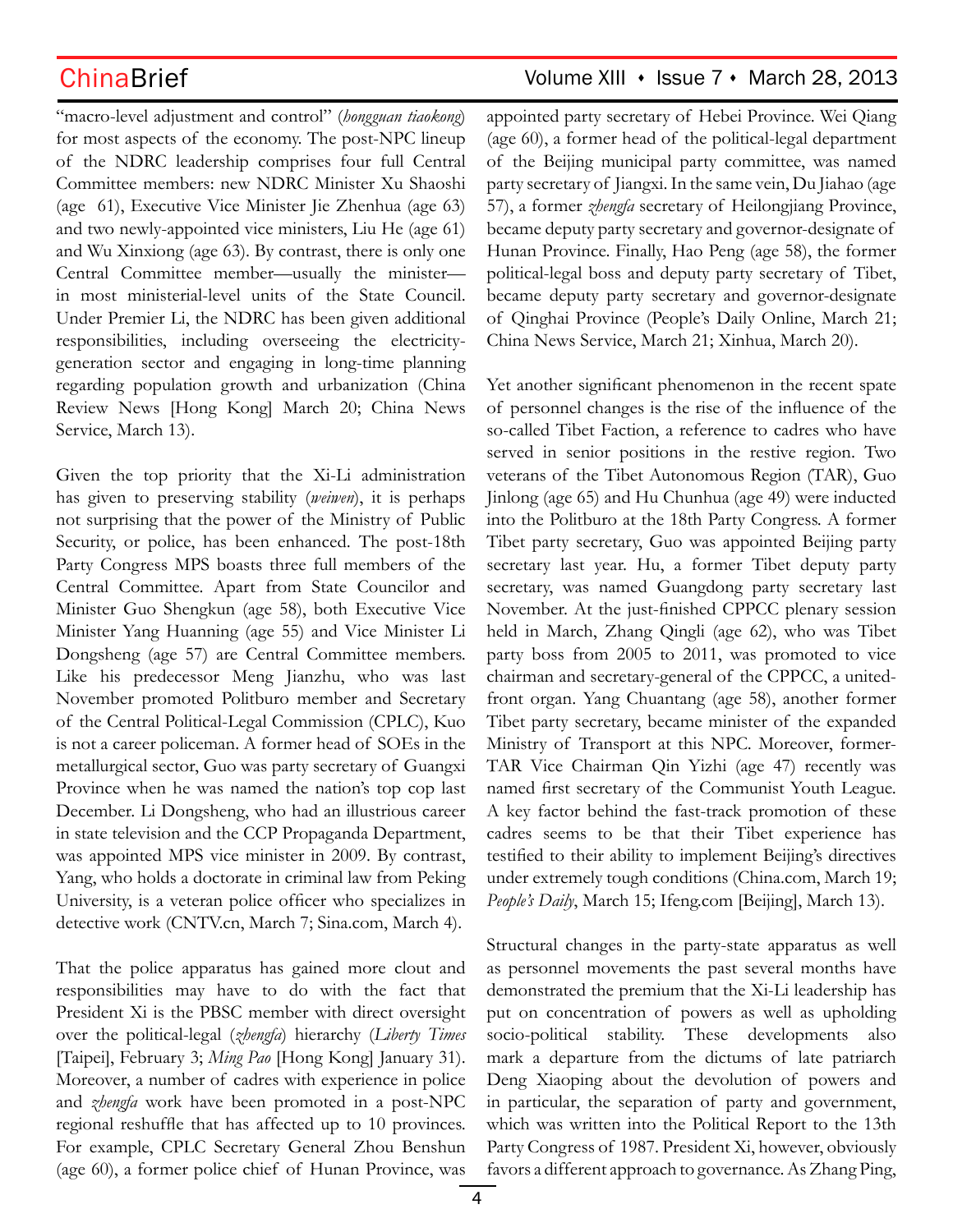the just-retired NDRC minister, put it during the NPC session, "China's best advantage is that [the authorities] can concentrate the nation's resources and efforts to do big things" (People's Daily Online, March 6; Sohu.com [Beijing], March 6). For President Xi, it is apparent that the Leninist doctrine of "democratic centralism" is the best way of realizing the China dream.

*Willy Wo-Lap Lam, Ph.D., is a Senior Fellow at The Jamestown Foundation. He has worked in senior editorial positions in international media including Asiaweek newsmagazine, South China Morning Post and the Asia-Pacific Headquarters of CNN. He is the author of five books on China, including*  Chinese Politics in the Hu Jintao Era: New Leaders, New Challenges*. Lam is an Adjunct Professor at the History Department and the Center for China Studies of the Chinese University of Hong Kong.*

\*\*\*

# **Policy Reform Measures Highlight Potential for Transformation**

By Bruce Gilley

In the next five years, China will implement a series<br>of transformative public sector reforms due to the  $\mathbb T$ n the next five years, China will implement a series convergence of several factors over the past year that have made China ripe for change. Most obvious among them is the fact that the party leadership chosen in 2012 is unusually united around Xi Jinping, in stark contrast to the factional divisions that characterized the previous leadership ("China's New Leaders to Strengthen the Party-State," *China Brief*, November 30, 2012). Moreover, since Xi and premier Li Keqiang have sat on the Politburo for only five years, they are less encrusted in *guanxi* than previous leaders. Another factor is that in recent years, distinctive advocacy coalitions have arisen in the country among public policy experts that are unusually vocal and well-informed. Finally, China is in a stage of development where it "enjoys" a constant stream of focusing events the Bo Xilai scandal, elite corruption, the Beijing air pollution crisis and the Wenzhou high-speed rail crash stand out as a notable few. The Chinese Communist Party's (CCP) unfulfilled 2004 promise to transform itself from a ruling party to a governing party in order to restore

## ChinaBrief Volume XIII • Issue 7 • March 28, 2013

its legitimacy requires an effective government that can analyze, formulate, enact, implement, monitor and revise new public policies. In short, the policy gridlock of the 2002 to 2012 period should be disappearing in favor of an emergent period of substantive reform.

The National People's Congress of 2013 provided a first glimpse of the sort of public sector reforms that might emerge in the next ten years. Two clear themes emerged: building "top-level design" institutions in Beijing to oversee macro-level governance; and igniting local government initiative through fiscal and regulatory reforms.

### **Top-Level Design**

The notion of "top-level design" (*dingceng sheji*) to manage reforms is an idea that migrated from the systems engineering and military sectors in the early 2000s to more general public sector reform discussions in the late 2000s. During retrospective analyses of 30 years of reform in 2008, the term was first used as a template for the next 30 years of reforms (*Outlook Weekly*, November 1, 2010). The party then espoused the term in the communiqué from its 2010 plenum. The 12th Five Year Plan announced in 2011 promised to "pay more attention to the reform of top-level design and overall planning, make clear reform priorities and key tasks, and deepen experiments in comprehensive integrated reforms" [1].

Put simply, it meant that incremental reforms and bargaining over implementation were out. There would be less micromanaging and more macro-managing (*jian weiguan, zhong hongguan*). China would seek to overcome the "fragmented authoritarianism" that characterized policymaking since reforms began in favor of a more centralized developmental state. New integrated ministries will deliver national templates to create a coherent public policies. This means a premium will be placed on creating bureaucracies with a high degree of professionalism and vision.

One of the first initiatives of this new drive was the creation of several new bureaucratic organizations during the 2013 NPC (The number of cabinet-level ministries and commissions is now half of what it was in 1982 as a result of government efforts to streamline policymaking). The most anticipated change was the folding of the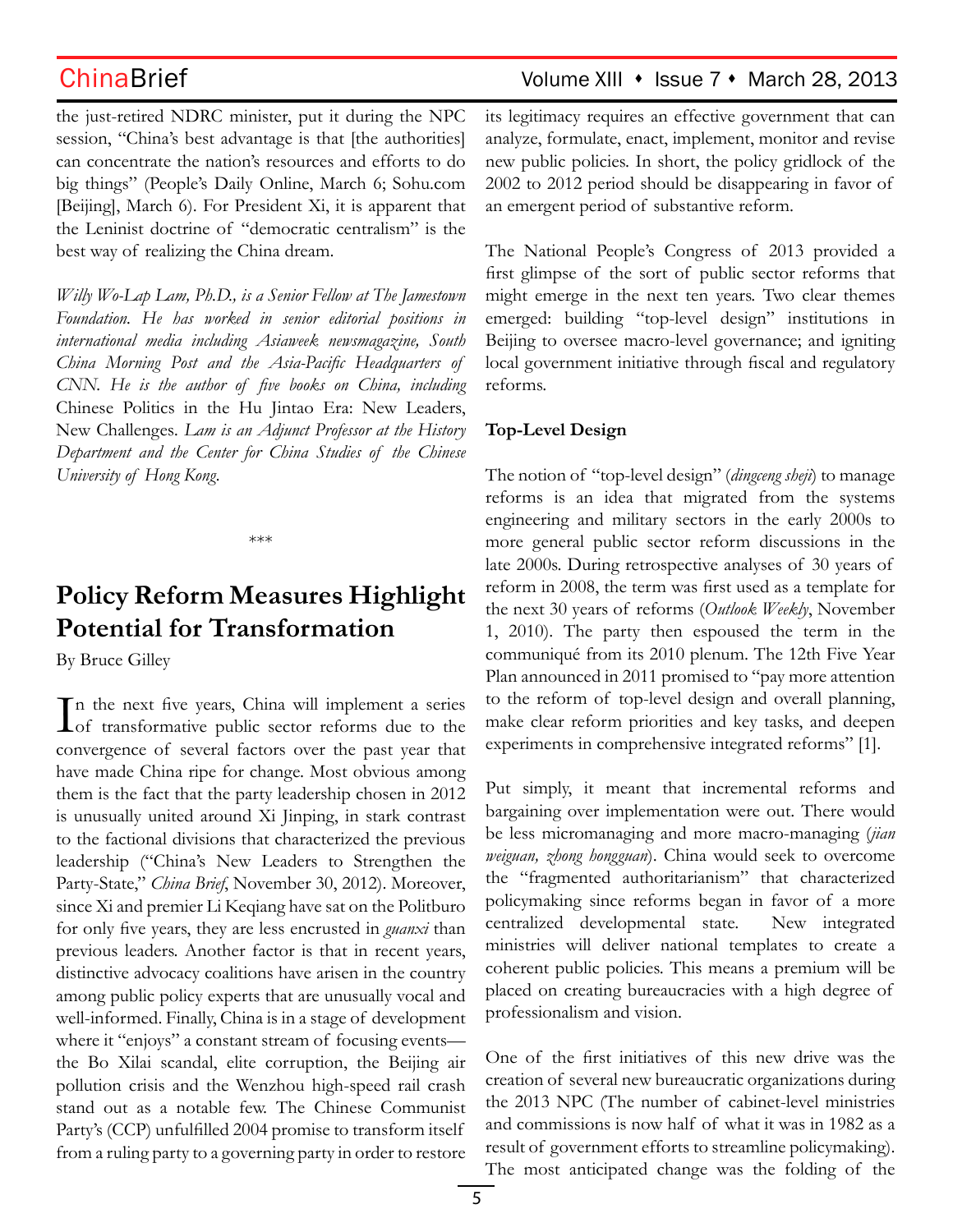regulatory arm of the Ministry of Railways into the Ministry of Transportation and the creation of a new commercial entity, the China Railway Corporation, to run the country's 98,000 kilometer-long rail system. China's railways had become an independent kingdom of power and corruption in Chinese politics, leading to the sacking of railways minister Liu Zhijun for corruption in 2011.

The creation of the new company will end that kingdom. It also presages a long battle over financing. The new company was put under the ownership of the Ministry of Finance, suggesting it will not be expected to make money anytime soon. To become a viable commercial entity, it will have to raise ticket prices. The new company's deputy chief engineer caused a stir by saying rail tickets eventually would cost more than plane tickets on many routes (*Global Times*, March 20). The experiences of other developing countries suggest that debates on eliminating subsidies for cheap commodities—bread, fuel, electricity or train tickets—often cause social unrest. At least now, however, there are the makings of a rationally-run national rail network.

The need for "top-level design" also has been increasingly apparent in China's numerous territorial disputes in the East and South China Seas, where four different agencies in addition to the navy carry out various types of official maritime enforcement duties. The new National Oceanic Administration brings those four agencies under one roof. This will not only lead to "top-level design" in Beijing's foreign policy, but also the potential for its application to China's policy toward the East Asian region. The creation of a single counterpart agency with which regional governments can discuss codes of conduct gives foreign governments a clear interlocutor, probably militating the frictions caused by uncoordinated Chinese actions and ("Taming the Five Dragons?" *China Brief*, March 28).

The one new agency that did not come off well was the new super-agency for media management, the State General Administration of Press, Publications, Radio, Film and Television. The initial announcement gave the agency a 14-character long name in Chinese, which attracted widespread criticism on the internet because it symbolized the inability of the various interests to agree on a shortened form as well as policy more broadly (Xinhua, March 11). A 10-character alternative was hastily rolled out, which only weakened any belief that

## ChinaBrief Volume XIII • Issue 7 • March 28, 2013

"top-level design" would be forthcoming in the media field. Given the close horizontal linkages between these interests and party propaganda organs, the reform here is likely to be slower.

The threats to top-level design posed by such institutional interests was noted explicitly by Wang Yang, the innovative former party secretary of Guangdong province who was elevated to vice premier after being passed over for Politburo Standing Committee seat last year. Putting such a heavy hitter in a vice premiership suggests a belief that the government is becoming more important compared to the Party, at least in day-to-day governance decisions. Overcoming "institutional obstacles" to development would be his main focus, he said "If the reforms 30 years ago solved the issue of ideology, now we have come to the issue of interests. Reform is like cutting one's own flesh, so we need great determination" (Xinhua, March 17).

New Premier Li Keqiang also promised a "self-imposed revolution" of government reform, continuing a regulatory streamlining process begun in 2001 and carried out largely under his predecessor, Wen Jiabao. China is not ready for the mandatory sun-setting of regulations adopted by many OECD countries, but it recognizes that red tape has become a source of rent-seeking and property rights infringements throughout the country.

Alongside this came promises of a new nationallystreamlined system of financial and real asset registration that would bolster both tax and regulatory compliance as well as anti-corruption efforts (Xinhua, March 15). In both these respects, the Xi Jinping leadership is responding to increasingly vocal constituencies within the business community who find themselves at a competitive disadvantage when they try to navigate and comply with the country's patchwork of financial and tax regulations (*Workers' Daily*, January 27).

### **Fiscal and Regulatory Reform**

Fiscal and regulatory reforms adopted at the NPC also gave insights into emerging public policy issues that will be key in the next ten years. The abolition of the State Family Planning Commission was announced in Stalinesque style with the proclamation that it had overseen triumphantly the abortion of 336 million fetuses since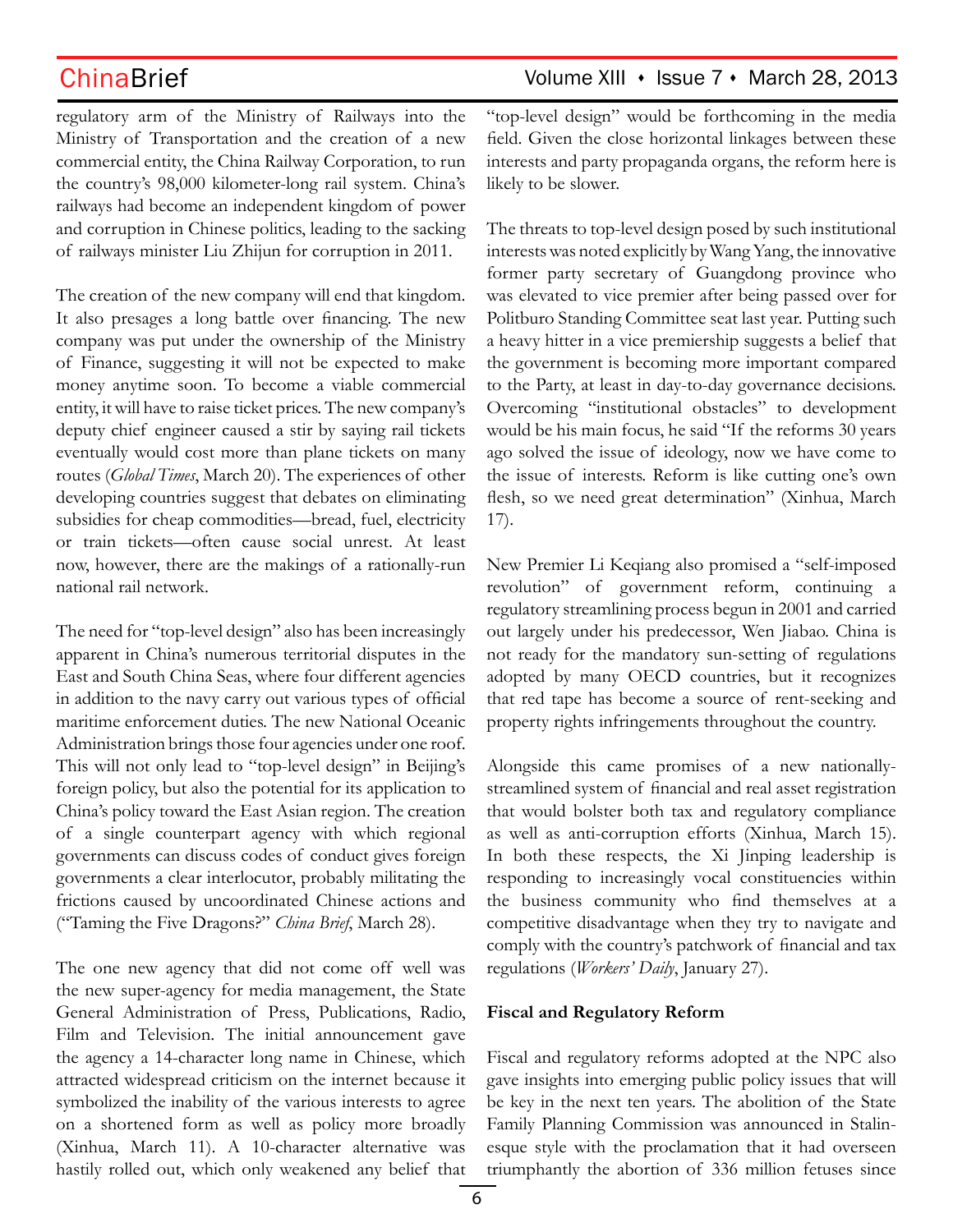1971. This dispassionate declaration was the most elegant reminder of the need for new management. The new National Health and Family Planning Commission will integrate family planning into healthcare, while the National Development and Reform Commission (NDRC) will work on macro-level issues.

The abolition of the "one-child policy" agency was closely linked to another reform touted at the NPC: new local powers of taxation—something outgoing premier Wen suggested in his government work report. A month before the NPC convened, the International Monetary Fund issued a report predicting that China would reach the "Lewis Turning Point" sometime between 2020 and 2050, wherein the migration of surplus agricultural labor into industry and services ends and economic growth slows. Coupled with declining fertility in the cities and a rapidly aging population, China's ratio of working to non-working people would rise quickly [2]. One of the obvious policy implications is that local governments will be faced with mounting costs of old age care just as economic growth slows, raising the specter of local fiscal crises.

Broaching the question of local taxation powers always has been politically risky in China, because of the unitary nature of the state and its ideology. Local governments receive fixed allotments of tax-sharing revenues but these lag far behind their responsibilities. In 2011, local governments accounted for 85 percent of government spending in China but received only 52 percent of tax revenues. The gap is accounted for through a variety of means: "special transfers" that local governments bargain for from Beijing; off-budget borrowing through local investment companies—as one State Council researcher put it, "most of the debt exists in a covert state"—and land sales (*China Daily*, March 13; "Local Government Financing Growing Increasingly Precarious," *China Brief*, May 11, 2012).

The system basically has given local governments an incentive to do everything except improve their local revenue raising capacity, according to a study commissioned by the China Academy of Public Finance and Public Policy [3]. New taxes like environmental taxes and resource taxes are being considered, alongside a larger share of income and business taxes and a share in property transfer taxes. The new finance minister, Lou

## ChinaBrief Volume XIII • Issue 7 • March 28, 2013

Jiwei, played an instrumental role in shaping the 1994 tax reform that introduced formal tax-sharing between the central and local governments.

The second aspect of rebuilding governance at the local level will be a comprehensive urbanization plan due to be rolled out by the NDRC in the second half of 2013. While China always has had urban planning, this will be the first time that the national household registration (*hukou*) system that ties rural-dwellers to their land will be integrated into a broader national development strategy. With surplus labor in the countryside disappearing, the *hukou* system makes little sense other than as a means of social control. Local governments will need more urban residents to bolster tax revenues.

The NDRC itself probably emerged as the biggest winner from the various changes announced at the NPC. In addition to gaining control over population and urban planning portfolios, it also took over a new national energy administration. The NDRC is emerging as China's Ministry of International Trade and Industry (MIT) and with obvious hopes that it can create a national development miracle as did MITI in Japan [4]. The term now being used officially is the "China Dream". Whatever its nationalist overtones, making the dream come true will depend mainly on prudent public policy and public sector reforms over the next ten years.

*Bruce Gilley (Ph.D. 2008, Princeton University) is an Associate Professor of Political Science. His research centers on democracy, legitimacy and global politics, and he is a specialist on the comparative politics of China and Asia. He is the author of four university-press books, including* The Right to Rule: How States Win and Lose Legitimacy *(2009) and* China's Democratic Future *(2004) in addition to* Tiger on the Brink: Jiang Zemin and China's New Elite *(1998).* 

Notes:

- 1. Twelfth Five-Year Plan (in Chinese), available online <http://news.sina.com.cn/c/2011-03- 17/055622129864.shtml>.
- 2. Mitali Das and Papa N'Diaye, "Chronicle of a Decline Foretold: Has China Reached the Lewis Turning Point?" *IMF Working Papers*, No. 13/26, January 29, 2013.
- 3. Liu Yongzheng and Zhao Jianmei,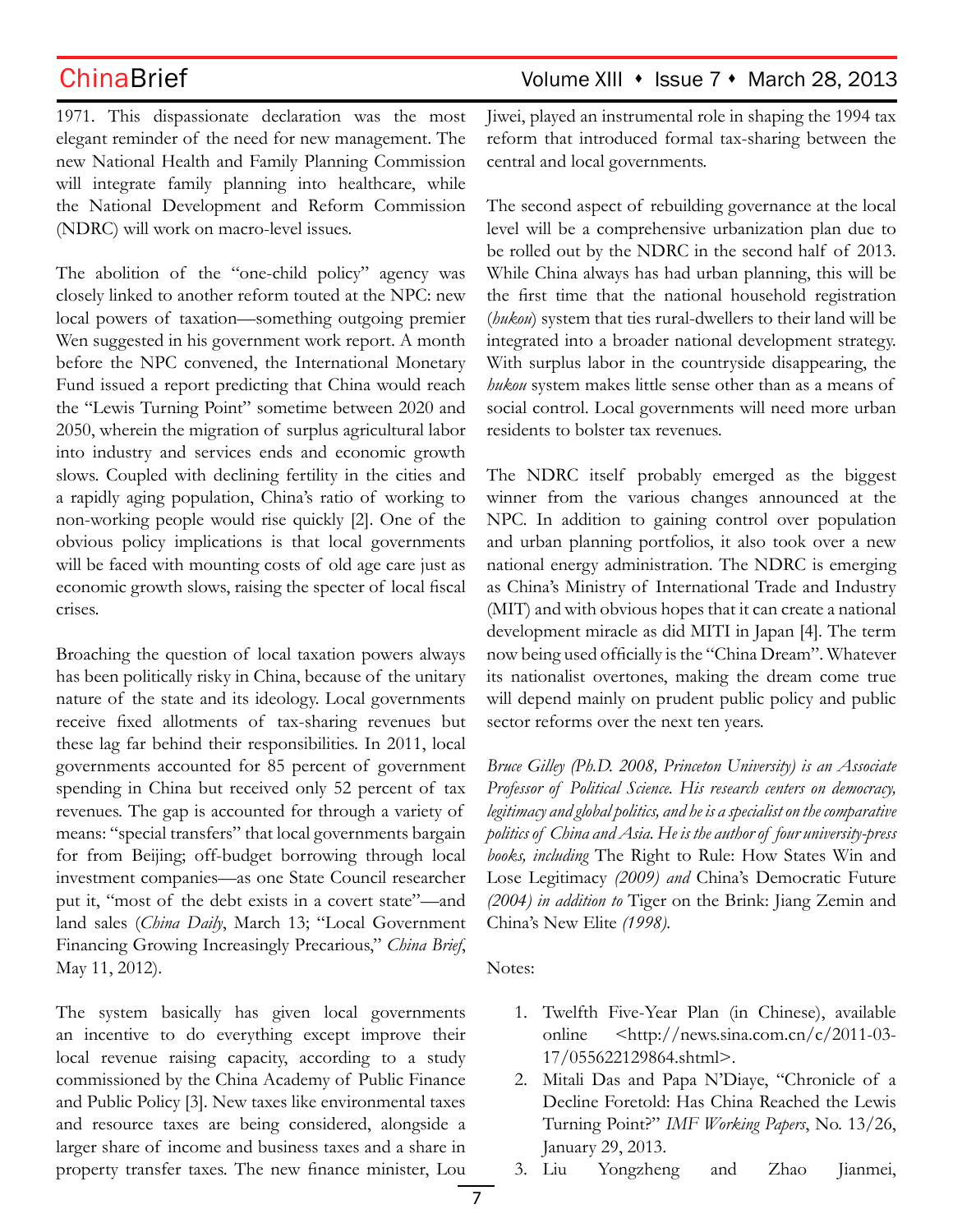"Intergovernmental Fiscal Transfers and Local Tax Efforts: Evidence from Provinces in China," *Journal of Economic Policy Reform*, Vol. 14, No. 4, 2011, pp. 295–300.

4. The Japanese Ministry of International Trade and Industry (MITI)—best-known for engineering Japan's rise to economic superpower—was a ministry responsible for setting international trade policy by seeking input from a variety of stakeholders.

\*\*\*

# **Taming the Five Dragons? China Consolidates its Maritime Law Enforcement Agencies**

By Lyle J. Morris

hina's new leadership recently announced its intention to reorganize its separate maritime law enforcement agencies under one governing body. State Council Secretary General Ma Kai announced the changes on March 10 at the 12th National People's Congress as part of broad institutional reforms involving the Ministry of Railways, Ministry of Health and the Food and Drug Supervision Administration among others. Ma's justification for the move was "to solve problems related to inefficient maritime law enforcement, improving the protection and utilization of oceanic resources and better safeguarding the country's maritime rights and interests" (Xinhua, March 12). The restructure signals intent of the part of China's leaders to create a unified Chinese coast guard by aligning an under-coordinated civilian maritime law enforcement bureaucracy whose vessels are increasingly on the front lines of clashes between China and regional actors in the East and South China Seas.

### **SOA Takes the Lead, But Who's in Charge?**

Under the plan, the State Oceanic Administration (SOA) (*guojia haiyang ju*), which already manages the China Marine Surveillance (CMS) (*zhongguo haijian*), will take overall control of the following organizations:

## ChinaBrief Volume XIII • Issue 7 • March 28, 2013

- • Maritime Police and Border Control (BCD) (*gong'an bianfang haijing bumen*), previously administered by the Ministry of Public Security (MPS);
- • Fisheries Law Enforcement Command (FLEC) (*zhongguo haizheng*), previously administered by the Ministry of Agriculture (MOA);
- • Maritime Anti-smuggling Police (*haishang xisi jingcha bumen*), previously administered by the General Administration of Customs (GAC).

No mention was made of whether the Maritime Safety Administration (MSA) (*haishi ju*), under the Ministry of Transportation, would be folded into the restructure plan.

Most importantly, the SOA will carry out its maritime law enforcement duties under a new agency called the "China Maritime Police Bureau (MPB)" (*zhongguo haijing ju*).The wording in Chinese has two important implications [1]. First, this is considered to be a renewal project, rather than a replacement, and secondly the focus of the organizations' duties will be defending maritime rights, which implies territorial protection. In other words, the newly-formed MPB seems to be Beijing's answer to building a unified Chinese coast guard, albeit with a heavy emphasis on protecting Chinese territory.

The Ministry of Land and Resources (MLR) will administer SOA, yet Chinese reporting indicates that the SOA will be responsible for enforcing maritime rights and laws under the "operational direction" of the MPS (Xinhua, March 12). Although the overall authority of MLR and MPS in fashioning SOA policy and strategy is unclear, the SOA's leadership arrangement suggests strong MPS influence. For example, Meng Hongwei, an MPS vice minister since 2004, was named as the MPB chief and an SOA deputy director in addition to continuing his duties at the MPS. Liu Cigui was named director and party secretary of the SOA as well as political commissar of the MPB (Ministry of Land and Resources, March 19).

### **The Impetus Behind the Restructure**

China's current maritime patrol bodies—of which there are five in total—have evolved from regionally-based maritime agencies to nationally-funded and nationallycontrolled organizations. These agencies report to different ministries and have different, sometimes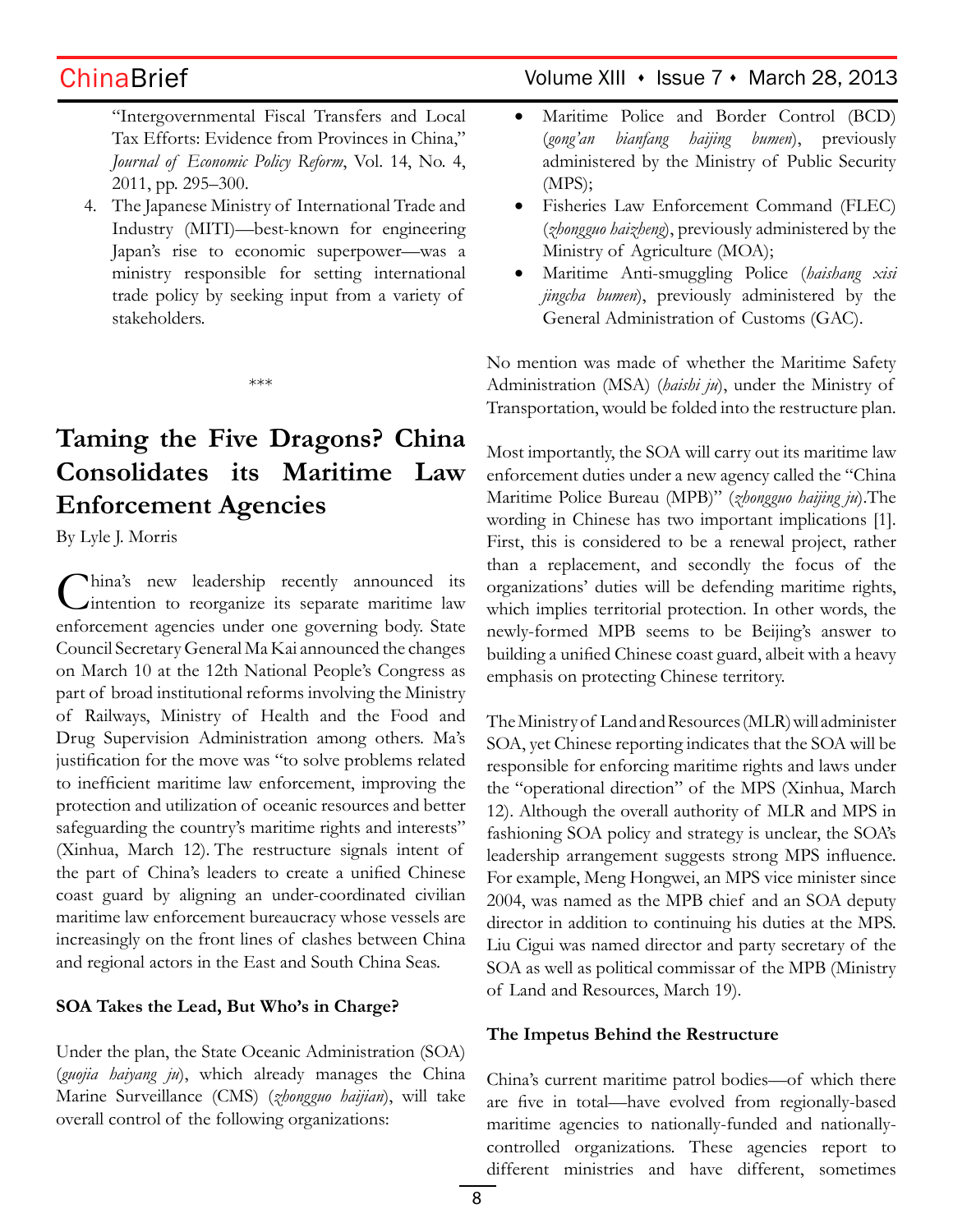overlapping, missions. Dual responsibilities and turf battles sparked infighting among the rival agencies for funding and relevancy, sometimes manifested in competition for which agency would be the most aggressive in asserting China's maritime rights in the East and South China Sea. Two recent reports—one by the Naval War College's China Maritime Studies Institute and another by the International Crisis Group—found that operational ambiguity and duplication of function among the various agencies led to a inefficient maritime law enforcement policy. The Crisis Group report concluded that the current bureaucracy had the potential to stoke tensions and make China's territorial settlements with neighboring countries more difficult to achieve [2].

During a press conference with *Xinhua*, a State Council representative seemed to acknowledge these shortcomings when he said "These [law enforcement] teams each have a unique role. When illicit activity outside of their jurisdiction is encountered during enforcement, there is no way for it to be properly handled, which influences enforcements effectiveness. Each team has set up its own piers, vessels, communications and support systems, creating duplicated construction and wasting resources. Furthermore, each team has duplicate licensing and evaluation. With high costs and low effectiveness, this has increased the burden on enterprises and the masses" (State Oceanic Administration, March 11, 2013). Thus, the move reflects a recognition on the part of Chinese authorities that such a poorly coordinated system was unsustainable and undermining a coherent Chinese maritime strategy.

### **The Advent of a "State Oceanic Commission"**

The restructure plan also calls for establishing a State Oceanic Commission (SOC) (*guojia haiyang weiyuanhui*), conceived as a high-level consultation and coordinating body on maritime operations. The SOA will "carry out" the Commission's "specific tasks" (Xinhua, March 12). Despite this civilian orientation, some in the Chinese media and People's Liberation Army (PLA) have suggested that the military may play an active role in the SOC. Yin Zhuo, a navy rear admiral who frequently comments on maritime issues in the Chinese media, suggested in a March 12 article that a state councilor or vice premier would head the SOC and that the Ministry of Defense and/or the PLA Navy also might participate (*Nanfang* 

## ChinaBrief Volume XIII • Issue 7 • March 28, 2013

*Dushi Bao*, March 12). In an interview on CCTV's *Focus Today* the following day, Yin surmised that the revamped agency would expand the number of armed fleets of law enforcement ships, which would signal a break from the current status of mostly unarmed civilian patrol vessels (CCTV, March 13). Increased numbers of armed ships, even if not military, would have operational implications for the PLA. Issues of rules of engagement would take on added significance due to the potential for military escalation, which would underscore the need for a civilmilitary coordination body.

This interagency feel lends credence to some commentators' suggestions that the SOC would ultimately supersede the SOA in importance. One PRC scholar at the CASS National Institute of International Strategy argued that the SOC would play a more important role in China's maritime strategy than the SOA by virtue of its "executive authority." He suggested the SOC could become the "real control center" (*zhenzheng zhongqu*) coordinating China's maritime policy and strategy responsible for safeguarding China's maritime rights and interests (*People's Daily*, March 12). Finally, one PLA delegate to the NPC suggested the SOC would be "directly under the leadership of the CPC Central Committee, State Council and CMC" (*Wen Wei Po*, March 9). Thus, while different in form, the SOC might be similar in function to Leading Small Groups (LSGs), intended to facilitate cross-agency coordination of foreign affairs and national security policy across China's civilian and military bureaucracies.

### **The Japanese Radar Incident Highlights China's Maritime Coordination Issues**

On March 17, *Kyodo News* reported that "senior Chinese military officials" had admitted to reports that a Chinese naval vessel locked its fire control radar on Japanese destroyer. Assuming the sources to be accurate, the report revealed several interesting facts about the incident. The first was that the Chinese naval vessel undertook the radar lock-on action unilaterally without obtaining prior approval from the fleet command or navy headquarters. This highlights a worrisome trend in the command and control structure of China's navy and gives pause to many in the region who question China's ability to manage escalation.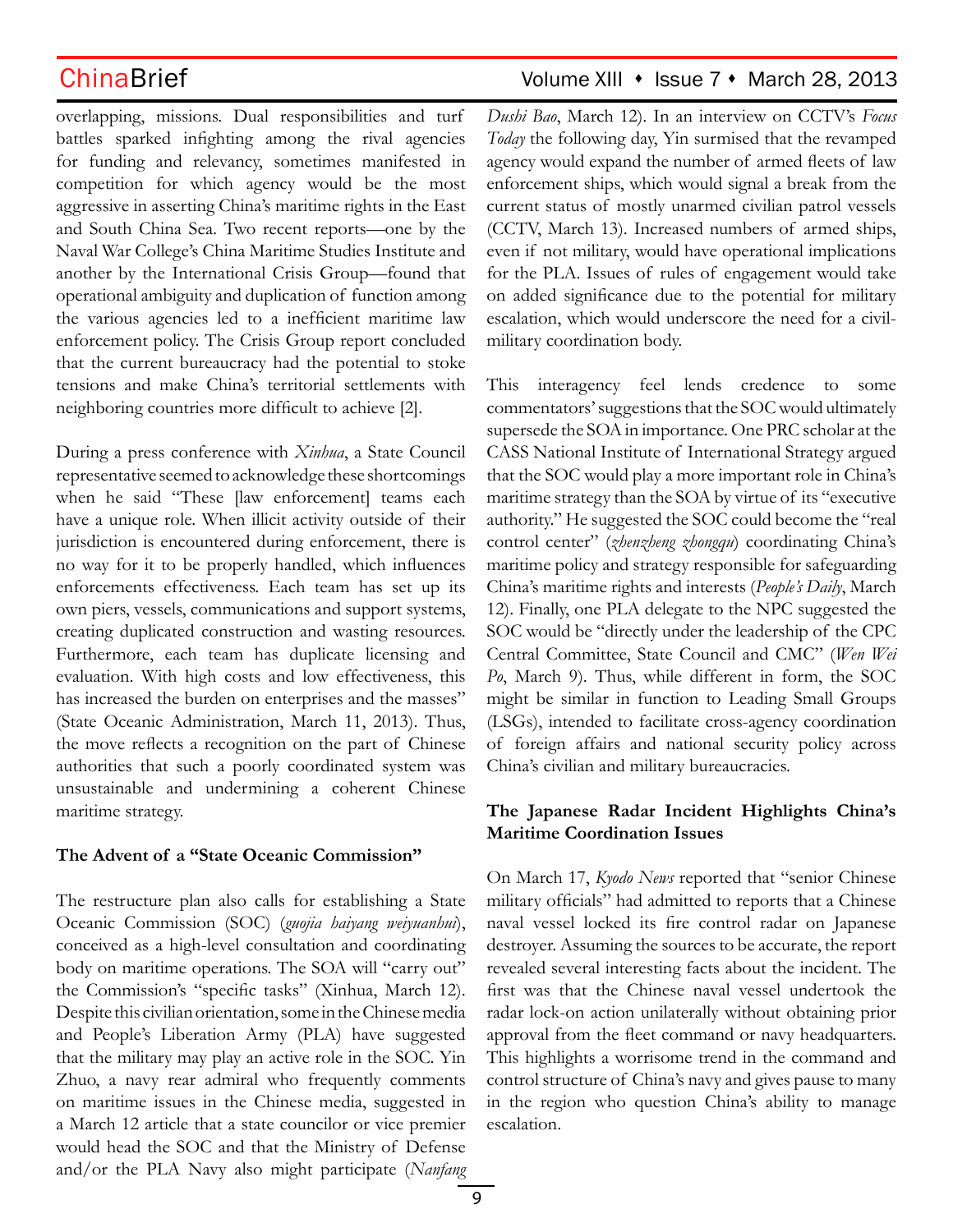More related to China's maritime agency coordination, however, was the revelation that the January 10 penetration of Japanese airspace by a SOA aircraft was allegedly "planned by the staff section of the National Land and Sea Border Defense Committee." This committee reportedly facilitates coordination between the military, the SOA and the FLEC. The Chinese officials admitted that the intrusion was part of a military action plan to escalate the conflict, but added they "did not intend to aggravate the situation and do not intend to do so in the future" (*Kyodo News*, March 17).

The admission, if true, gives outside observers rare insight into the strategy of China's military and civilian coordination in responding to maritime territorial disputes. Not only does it confirm the fact that China places the execution of its military action plan primarily in the hands of its civilian maritime bodies, but it reveals the existence of an executive national committee, the National Land and Sea Border Defense Committee (NLSBDC), as the oversight authority of the operation.

With the establishment of the SOC, it is likely that its mission during future conflicts would include oversight, or even replacement, of such committees as the NLSBDC. It is reasonable to assume that the real possibility of inadvertent conflict provided Beijing sufficient impetus for the creation of a supra-bureaucracy body with military and civilian coordination. The radar incident involving Chinese military and civilian vessels with a foreign vessel compounded revelations of loose command and control between local and central actors. Recent clashes between Chinese maritime vessels and other countries' military and fishing vessels—such as during the 2012 Scarborough Shoal and 2009 Impeccable incidents only have reinforced the need for increased operational and cross-agency cohesion. If properly implemented, the SOC may be a positive step in enhancing control over escalation during future maritime conflicts.

### **Conclusion**

The restructure represents an important effort by Chinese authorities to streamline a poorly-managed maritime law enforcement bureaucracy increasingly involved in China's maritime territorial disputes. The new measures should enhance the overall efficiency of the maritime law enforcement agencies by reducing redundancy,

## ChinaBrief Volume XIII • Issue 7 • March 28, 2013

improving response time, strengthening communications and bolstering overall command and control mechanisms. The plan might even help strengthen China's ability at controlling escalation, should deliberate incidents occur at sea, by consolidating bureaucratic control. Questions remain, however, over the precise authority of the revamped SOA versus the SOC in coordinating Chinese maritime policy and strategy. The role of the Chinese military in influencing SOA policy and coordination also remains unclear.

*Lyle J. Morris is a research assistant at The RAND Corporation. From 2010–11, he was a Next Generation Fellow at The National Bureau of Asian Research (NBR).*

Notes:

- 1. The exact wording in Chinese is "chongxin zujian guojia haiyang ju yi zhongguo haijing de mingyi kaizhan haishang weiquan zhifa gongzuo."
- 2. Lyle J. Goldstein, "Five Dragons Stirring Up the Sea: Challenge and Opportunity in China's Improving Maritime Enforcement Capabilities," *U.S. Naval War College, China Maritime Studies Institute*, No. 5, April 2010; "Stirring Up the South China Sea (I)," *International Crisis Group*, Asia Report No. 223, April 23, 2012, see "Executive Summary."

\*\*\*

# **The Second Artillery Force in the Xi Jinping Era**

By Michael S. Chase

New Chinese Communist Party (CCP) General Secretary, Central Military Commission (CMC) Chairman and PRC President Xi Jinping's early interactions with the PLA Second Artillery Force (PLASAF) have sparked a considerable amount of speculation about the future of China's strategic missile force under his leadership. Late last month, acting in his role as chairman of the CMC, China's top military decision-making body, Xi signed an order awarding a merit citation to a PLASAF brigade to recognize its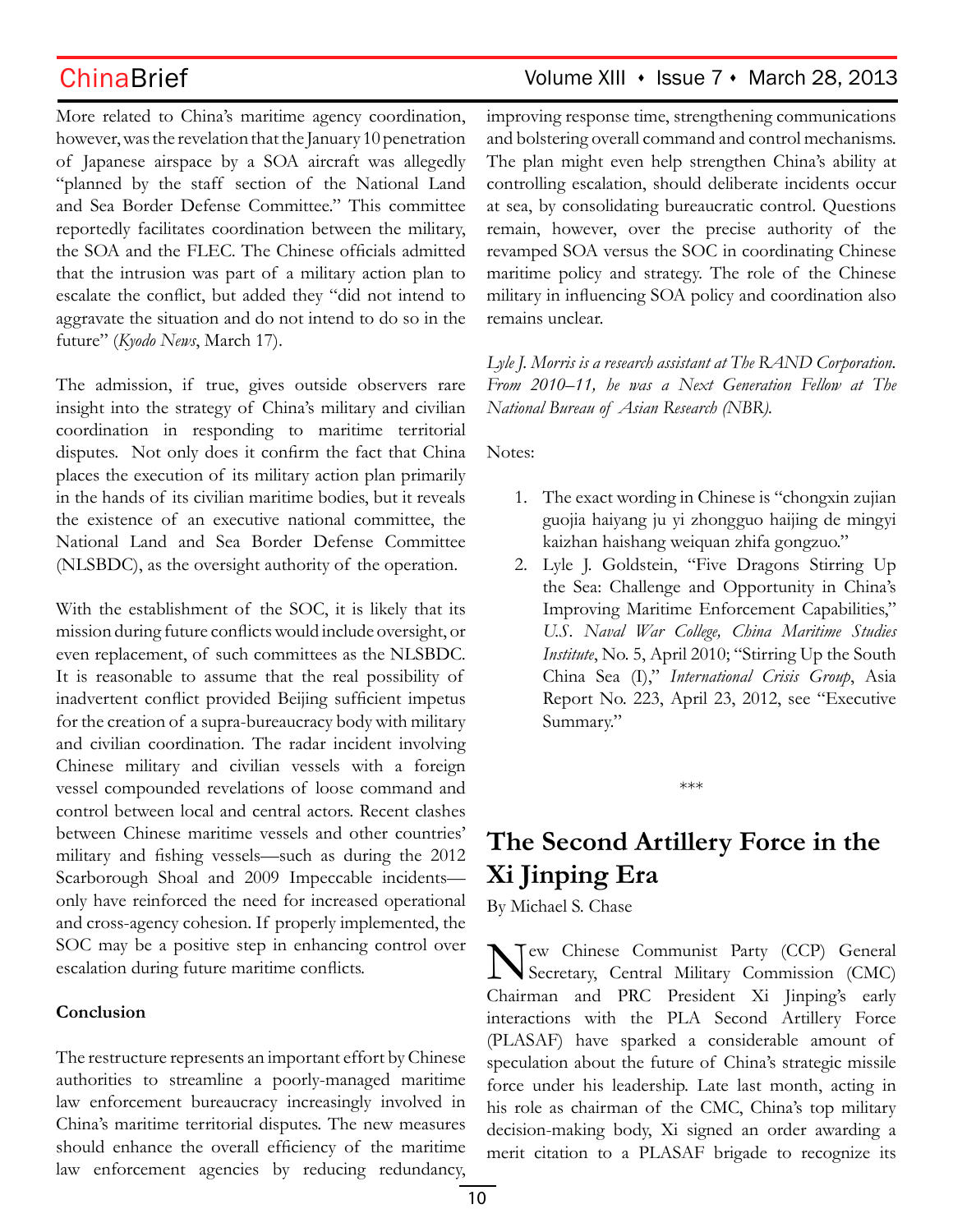## ChinaBrief Volume XIII • Issue 7 • March 28, 2013

outstanding performance. Among the unidentified brigade's accomplishments since its establishment about twenty years ago, it has participated in two National Day military parades and successfully launched more than 100 missiles—the most of any PLASAF brigade—according to official media reports (Xinhua*,* February 25). Xi's recognition seems another sign that the Second Artillery's star will continue on its rise.

In late November, international media reports also highlighted Xi's promotion of newly-appointed Second Artillery Commander Wei Fenghe to the rank of full general in a special ceremony. Some observers speculated that the promotion, the first over which Xi presided as the new CMC Chairman, was intended to signal the growing importance of the strategic missile force, help Xi consolidate his political power and allow him to build a loyal support base within the top ranks of the PLA (The Diplomat, December 11, 2012). Notwithstanding the tone of some Western media coverage, Wei's promotion to full general was actually quite widely expected among PLA-watchers, as it was required following his November 2012 appointment as a member of the CMC (*South China Morning Post*, November 24, 2012; Xinhua, November 23, 2012)[1]. The timing and process—promotion of the lone lieutenant general to full general about one week after the Communist Party Congress—mirrored the 2007 promotion of Chang Wanquan to full general after he was elevated to the CMC as Director of the General Armament Department (GAD) (*South China Morning Post*, November 3, 2007; Xinhua, November 2, 2007).

Similarly, Xi Jinping's remarks at a December 2012 meeting with delegates to Second Artillery's 8<sup>th</sup> Party Congress were also widely reported in international media (*New York Times*, December 5, 2012). At the meeting, Xi described PLASAF as "the core strength of China's strategic deterrence, the strategic support for the country's status as a major power and an important cornerstone safeguarding national security"(*People's Daily*, December 13, 2012; Xinhua, December 5, 2012;). Beyond Xi's exhortation to build a powerful and technologically advanced missile force, however, little has been revealed about the specifics of his views on the future development of PLASAF's nuclear and conventional missile capabilities. China's limited transparency further complicates efforts to predict future missile force developments, but trends during the Hu Jintao era and

the comments of senior missile force officers probably offer a reasonable guide to understanding PLASAF's likely direction under Xi's leadership. According to former Second Artillery Commander Jing Zhiyuan, who was replaced by new PLASAF Commander Wei Fenghe during the CCP and military leadership turnover last year, future developments across the missile force will include improvements in intelligence, surveillance and reconnaissance (ISR) capabilities, ability to penetrate missile defenses, destructiveness, survivability and protection of the missile force, precision strike and rapid reaction capabilities [2]. It is also possible to predict some more specific developments in PLASAF's nuclear and conventional missile force capabilities and its training.

### **Nuclear Missile Force Developments**

As for future nuclear missile force developments, China is all but certain to deploy the forces it perceives as required to ensure it will have a credible assured retaliation capability. Jing writes China's "limited development" of nuclear weapons "will not compete in quantity" with the nuclear superpowers. Instead, he writes, Beijing intends to maintain the "lowest level" of nuclear weapons that is sufficient to safeguard its national security. Nonetheless, this is likely to entail considerable further growth in the size of China's nuclear missile force. According to the U.S. Defense Intelligence Agency (DIA), "China's strategic missile force…currently has fewer than 50 Intercontinental Ballistic Missiles (ICBMs) that can strike the continental United States, but it probably will more than double that number by 2025" [3].

According to the 2010 edition of the Department of Defense's annual report on Chinese military and security developments, China may be working on a new road mobile ICBM, "possibly capable of carrying a multiple independently targeted re-entry vehicles (MIRVs)" [4]. This statement followed many years of speculation about possible Chinese follow-on ICBM systems. Indeed, rumors about a possible DF-41 ICBM program have been in circulation for well over a decade (*Hong Kong Standard*, October 15, 1999). More recently, photos of a large, eight axle transporter-erector-launcher (TEL) that appeared on the Internet in 2007 have contributed to renewed discussion about new road mobile ICBMs (*Janes Missiles and Rockets*, May 16, 2007).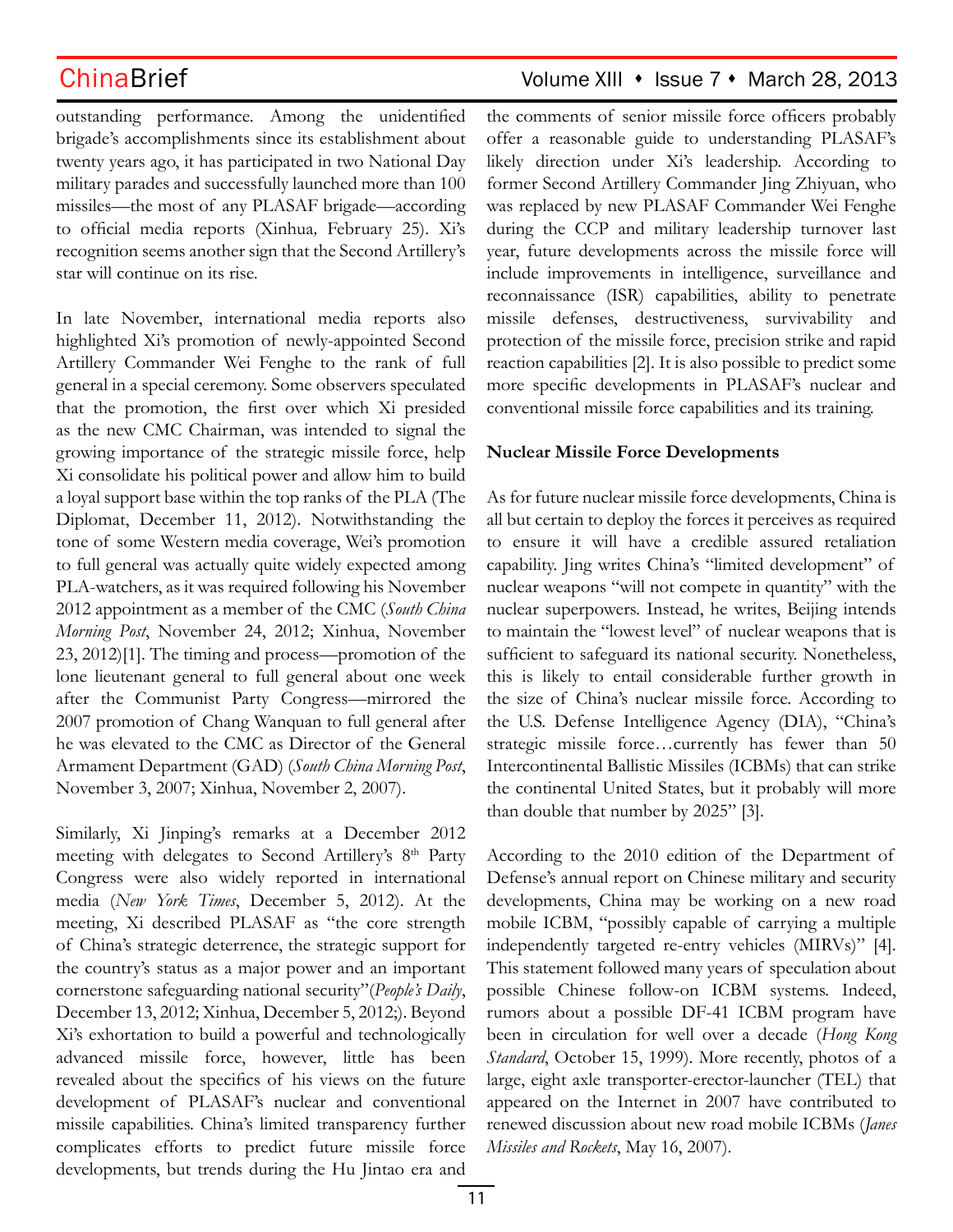### **Conventional Missile Force Developments**

With regard to the continued modernization of the conventional missile force, PLASAF appears poised to continue extending the power and reach of its conventional precision strike capabilities. According to Mark Stokes of the Project 2049 Institute, after the deployment of the DF-21D, the logical next step for China would be to develop a longer-range ASBM, capable of threatening U.S. aircraft carriers out to a distance of at least 3,000 kilometers, possibly by the end of the  $12<sup>th</sup>$  Five Year Plan in 2015 [5]. Another possibility is that Beijing might choose to pursue new longer-range conventional land-attack missions and capabilities for Second Artillery [6]. Specifically, future developments may include further expansion of PLASAF's conventional Medium-Range Ballistic Missile (MRBM) force and possibly development of conventional Intermediate-Range Ballistic Missiles (IRBMs). According to the 2011 DoD report on Chinese military developments, "China's ballistic missile force is acquiring conventional medium-range and intermediaterange ballistic missiles that extend the distance at which it can threaten other countries with conventional precision or near-precision strikes" [7]. Moreover, according to a Chinese media report, China is developing an intermediate-range conventional missile with a range of about 4,000 kilometers. The missile, which is reportedly scheduled for deployment in 2015, would enable Second Artillery to launch conventional strikes against targets as far away as Guam. Indeed, the report quoted an unnamed military source as stating that the project "extends the range of China's missiles and will therefore greatly enhance the national defense capabilities" (*Global Times*, February 18, 2011).

### **Developments in Second Artillery Training**

The PLA has focused on improving training and Second Artillery has been no exception. Indeed, its top leaders have frequently emphasized the importance of training. In January 2011, for example, then-PLASAF Commander Jing Zhiyuan and Political Commissar Zhang Haiyang issued an order emphasizing the central role of training in further enhancing the combat capabilities of the missile force. Reflecting this strong emphasis on the importance of training, Jing and Zhang called on PLASAF to "uphold military training as a key focus in expanding and

## ChinaBrief Volume XIII • Issue 7 • March 28, 2013

deepening preparation for military struggle, the basic way to generate, consolidate and enhance combat power, and regular, core work in the development of [missile force] units" (*Rocket Force News*, January 1, 2011).

Chinese military media reports suggest that PLASAF training increased in realism and complexity during the Hu Jintao era, but PLA and Second Artillery reporting on training and exercises continues to highlight deficiencies in certain areas and underscore the need for further improvements. Nonetheless, PLASAF's own selfassessments suggest that overall they made major strides in training and exercises during the Hu years. As Jing and Peng Xiaofeng put it, "The degree of actual combat lifelikeness has been constantly enhanced for military training." Moreover, they state "…Second Artillery has perfectly completed a number of major exercises and combat-readiness-related tasks assigned by the Central Military Commission. In particular, in the past few years, during major live campaign exercises based on complex electromagnetic scenarios, missile brigades participating in the exercises used various types of missiles to deliver precision fire strikes on a variety of targets in several rounds, accurately hitting all the targets" [8].

Similarly, Wei Fenghe, now PLASAF Commander, has highlighted the importance of "tempering the troops" through rigorous training and emphasized the importance of achievements in training and exercises, including live missile launches, during the Hu years [9]. In addition, one recent *PLA Daily* report depicted summer 2012 training involving several PLASAF missile brigades as reflecting a "historic leap" in the core military capabilities of China's strategic missile force, especially its ability to conduct long distance mobile combat operations and its growing precision strike capability (*PLA Daily*, August 27, 2012). More recent reports on Second Artillery training have highlighted informatization, new command systems and "information system-based system of systems operations" training, suggesting these will be among the key themes in PLASAF training under Xi's leadership (*PLA Daily*, February 1).

### **Unanswered Questions**

In the Hu Jintao era, the Second Artillery made impressive strides in the development of its nuclear deterrence and conventional strike capabilities. The deployment of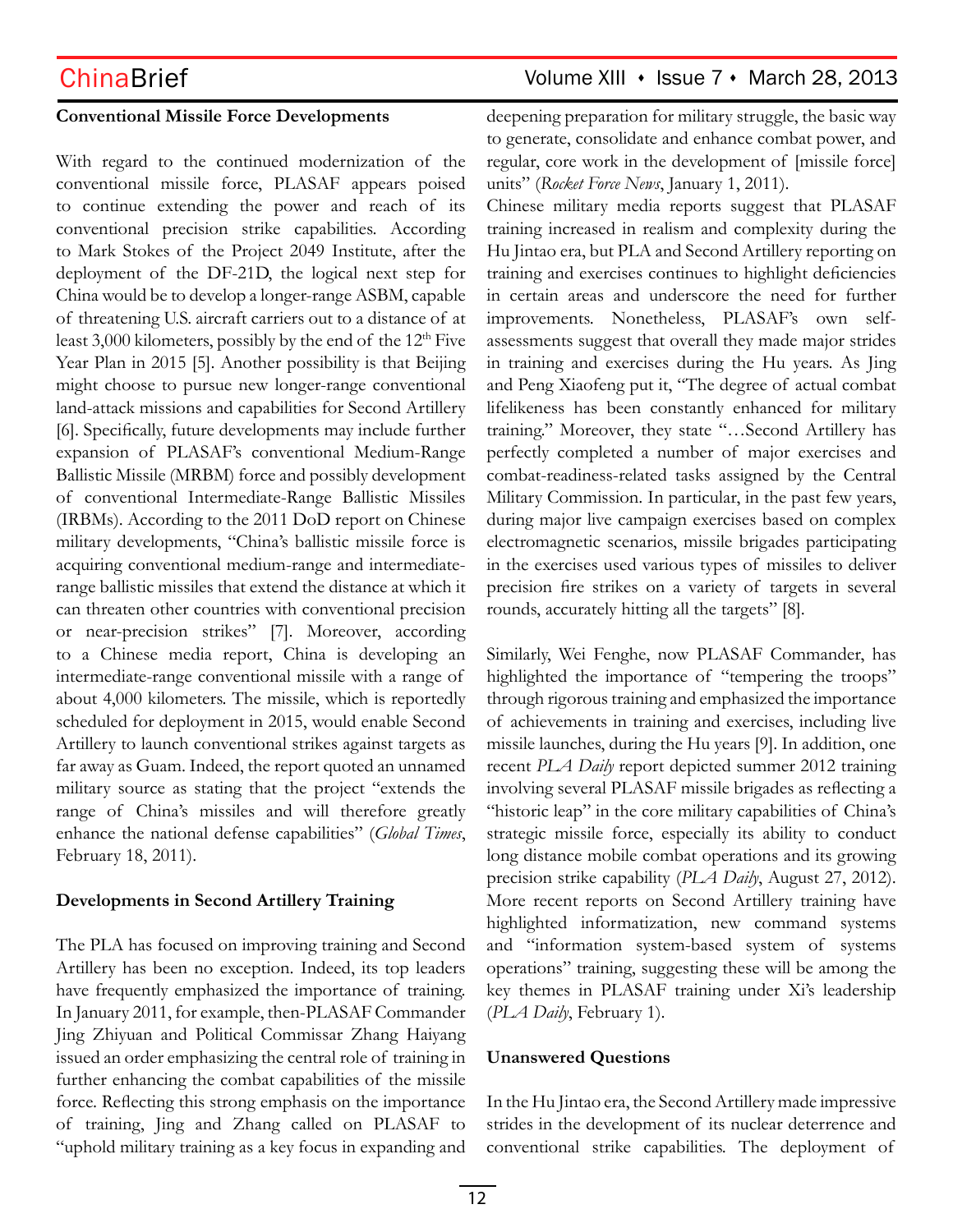substantial numbers of road mobile ICBMs is giving China the assured retaliation capability it has long sought for its growing, but still relatively small nuclear missile force. The expansion and diversification of PLASAF's conventional missile force has greatly enhanced China's conventional deterrence, coercive diplomacy and regional precision strike capabilities. Furthermore, Second Artillery's institutional stature appears to have increased along with these force modernization developments. This is reflected by the central role PLASAF has been assigned in PLA joint campaigns and the elevation of Second Artillery's Commander to membership in the CMC.

Under Xi Jinping's leadership over the next ten years, China can be expected to continue to strengthen PLASAF's nuclear missile force, which will remain the most important element of China's nuclear deterrent posture even after the anticipated introduction of Type 094 nuclear-powered ballistic missile submarines and JL-2 Submarine Launched Ballistic Missiles (SLBMs) into the PLA Navy's inventory. Perhaps the most important development in this regard could be the deployment of MIRVed road-mobile ICBMs. The trend will be toward a more survivable strategic nuclear missile force. China also can be expected to further enhance PLASAF's conventional precision strike capabilities with upgraded SRBMs, MRBMs and IRBMs. Adding longer-range conventional missile systems to its inventory would expand China's ability to strike regional targets.

Although it is possible to sketch the outlines of some potential developments over the next decade, a number of important questions about Second Artillery's future remain unanswered:

- What new nuclear and conventional missile capabilities will Second Artillery deploy during the Xi Jinping era?
- Will China's leaders assign the Second Artillery any new missions, such as offensive counterspace or cyber warfare operations?
- If so, how will such missions fit in with PLASAF's responsibilities for nuclear and conventional deterrence and conventional missile strike operations?
- How will missile force strategy and doctrine evolve as PLASAF capabilities continue to improve and the missile force potentially takes on

## ChinaBrief Volume XIII • Issue 7 • March 28, 2013

new responsibilities?

*Michael S. Chase is an Associate Professor and Director of the Mahan Research Group at the U.S. Naval War College in Newport, Rhode Island. The views presented in this article are those of the author and do not necessarily represent the views of the Naval War College, Department of the Navy or Department of Defense.*

Notes:

- 1. Wei had received his second star in late December 2010, upon his appointment as one of the five Deputy Chiefs of the General Staff (DCOGS). He was the first Second Artillery officer to serve as a deputy in any of the four General Departments and probably was placed there at least in part so he could have the grade of military region leader in order to be able to move up to the CMC member grade once he became commander of PLASAF. Of note, no Second Artillery officer replaced Wei as a DCOGS.
- 2. Jing Zhiyuan, "Jianshe jinggan youxiao zhanlue daodan jundui wei weihu shijie he anquan zuochu gongxian liliang " ("Creating a Lean and Effective Strategic Missile Troop Contributing to International Nuclear Security"), Zhongguo Jundui (*China Armed Forces*), No. 6, 2010, pp. 4–5 (Chinese), 6–7 (English).
- 3. Lieutenant General Ronald L. Burgess, Jr., "Annual Threat Assessment," Statement Before the Senate Armed Services Committee, United States Senate, February 16, 2012, available online <http://www.dia.mil/public-affairs/ testimonies/2012-02-16.html>.
- 4. Department of Defense, *Military and Security Developments Involving the People's Republic of China 2010*, Washington, DC: Department of Defense, 2010, p. 2.
- 5. Mark Stokes, *China Evolving Conventional Strategic Strike Capability: The Anti-Ship Ballistic Missile Challenge to U.S. Maritime Operations in the Western Pacific and Beyond*, Project 2049 Institute, September 14, 2009, p. 2.
- 6. James C. Mulvenon, Murray Scot Tanner, Michael S. Chase, David Frelinger, David C. Gompert, Martin C. Libicki and Kevin L. Pollpeter, *Chinese Responses to U.S. Military Transformation*